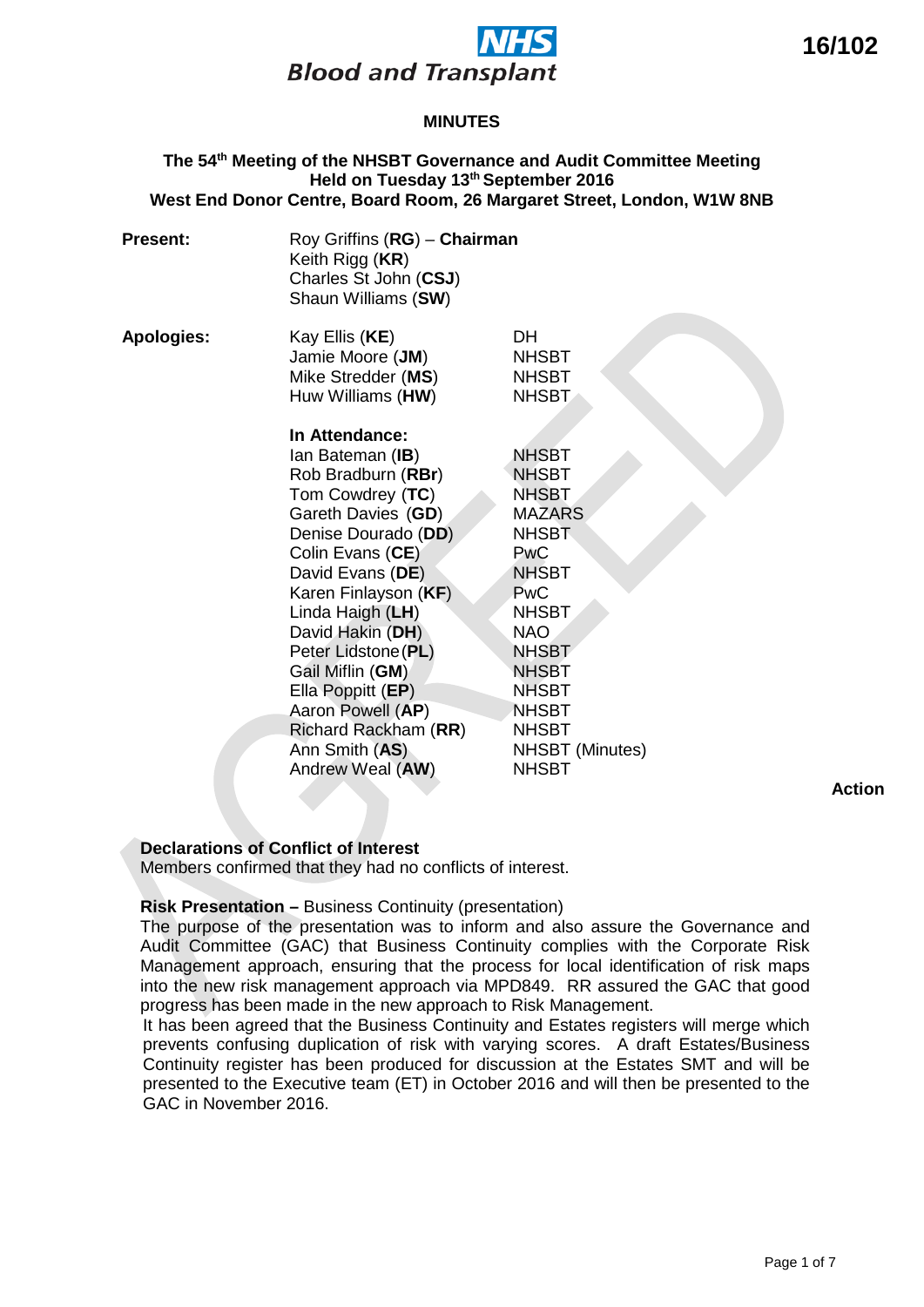## **Chairman's Introduction**

RG welcomed all to the meeting, including Tom Cowdrey, Gareth Davies, Colin Evans and David Hakin.

Papers 16-84A&B and 16-86 were discussed as one item in section 4.

# **Minutes of the 53rd Meeting Held 14 June 2016**

The minutes were signed as a true and accurate record.

#### **Matters Arising**

The outstanding actions were closed to the GAC.

#### **1 Clinical Governance**

- 16-76 Clinical Governance Report – July 2016 Paper noted for information.
- 16-77 Serious Incident (SI) update

The Serious Incident management process and terminology is being updated and will be published on Q Pulse in September 2016. **Action:** EP to send RG the updated Management Process Description (MPD) by the end of September 2016. The term SI will be used going forward. **EP**

#### 16-78A&B Clinical Audit update

Papers noted for information. KR requested to read AUD3121 - Knowledge of Transfusion Theory in TAS Nurse Practitioners. **Action:** EP to send AUD3121 report to KR.

# **EP**

#### 16-79A&B Revalidation Annual Report Papers noted for information. CSJ questioned the process should a Clinician leave the organisation mid way through revalidation. GM assured the GAC that Clinicians must complete the revalidation process.

#### 16-80 Clinical Audit Risk and Effectiveness (CARE) Committee Annual Report Paper noted for information. The CARE Committee has complied with its terms of reference from 1 April 2015 to 31 March 2016.

CARE Committee update September 2016 – *Oral (GM)*

There were no confirmed SIRI during the reporting period.

An operational proposal was approved at the September 2016 CARE Committee to remove Lidocaine from use in Blood Donation.CARE has approved the use of the title Mx. Donors will still have to specify a gender M or F in Pulse to ensure that the appropriate manufacturing processes are applied to their donations.

The Safety of Blood, Tissues and Organs (SaBTO) recently postponed the Hepatitis E virus (HEV) working group. The working group has been re-scheduled for early November 2016.

NHSBT has yet to be inspected under the Care Quality Commission's (CQC) new comprehensive inspection approach. Communication has been maintained and it is expected that direction around the future scope of inspection and planned scheduled dates for inspection will be clarified at a meeting scheduled for September 2016. IB advised the GAC that NHSBT are inspection ready at all times. AW noted that CQC inspections are 'snap shot' focussed and will give six to eight weeks notice, prior to inspection.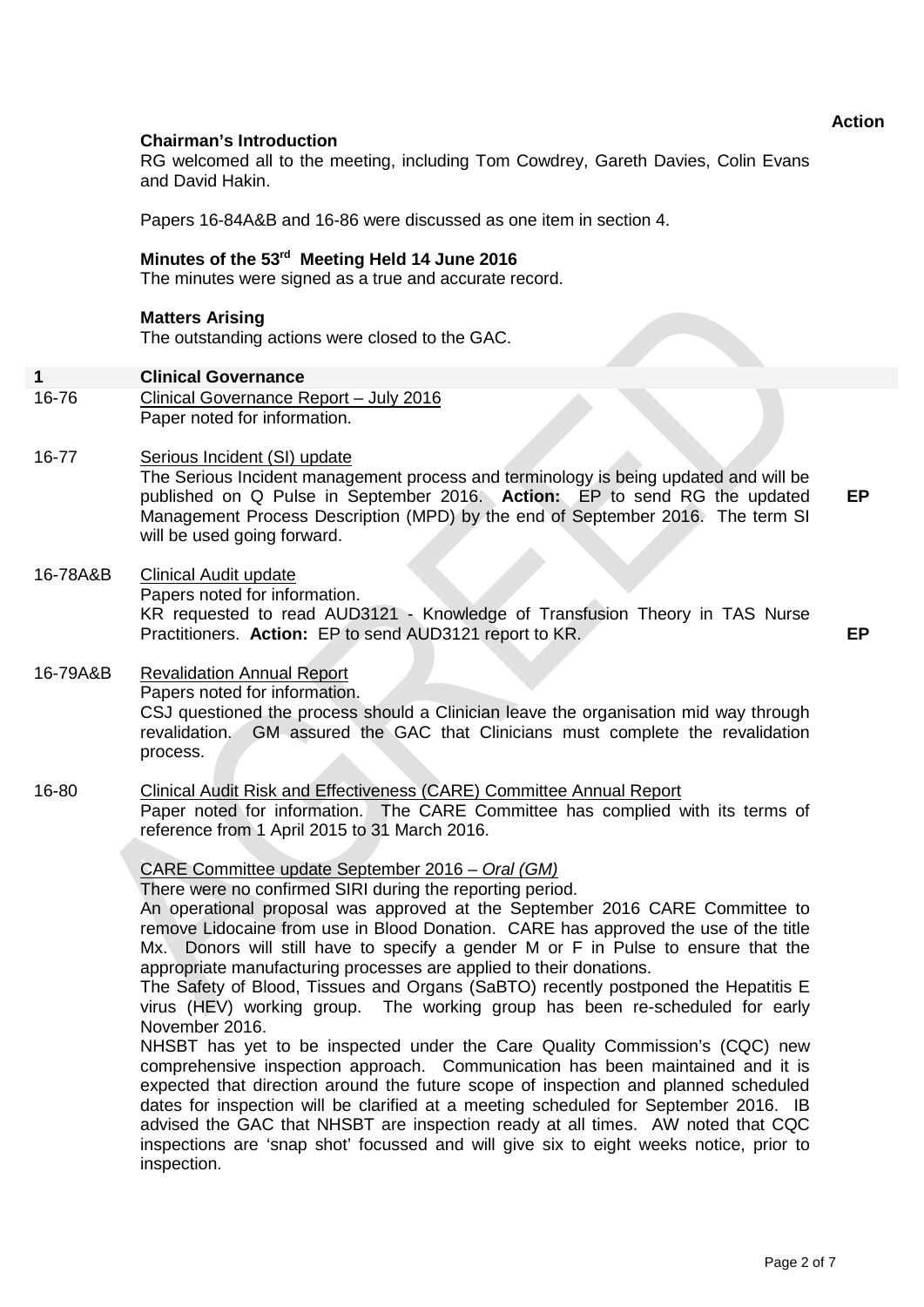# **2 Quality Assurance**

#### 16-81 Management Quality Review

There were no regulatory inspections during Q1 2016/17, although there were a number of United Kingdom Accreditation Service (UKAS) inspections of our Red Cell Immunohaematology (RCI) laboratories.

KR noted at the end of Q1 the number of overdue events had decreased. However, a proportion of these events were overdue by more than ninety days. IB assured the GAC that the figures had improved and work was in progress using a target approach, to reduce the number significantly. The Human Tissue Authority (HTA) performed an inspection of Organ Donation Transplantation (ODT) as part of its assisted function role. RG noted the verbal report but asked if the written report was available. IB confirmed the paper was not available at this time.

IB confirmed the Non Executive Director (NED) visits were operating well and that the overall attendance was good.

#### 16-82 Human Factors (HF)

IB updated the GAC on plans to progress the development of a Safety First Culture through a HF approach within NHSBT. IB noted the progress and actions agreed with the ET in May 2016 were progressing well, with the majority of actions running to plan. Completion of an organisational wide training package for HF is now available on the NHSBT Shine Academy intranet page. This is not currently a mandatory package.

A strategic partner approach was agreed in May 2016 in an attempt to accelerate our learning potential. Review of the current frameworks available to us to achieve this has been undertaken and a Framework specification to commence the process has been completed.

The launch of the HF Tools and Training via People First is in place. SW asked how progress is measured. IB explained Key Performance Indicators (KPI's) were not clearly defined at present and noted that at the next Group meeting in October 2016; Kip's would be reviewed, agreed and put in place.

#### **3 Business Continuity**

### 16-83A&B Business Continuity Update Report

RR noted that the mass casualty response plan will be tested as appropriate with external partners. At present NHSBT are dependent on NHS England co-ordinating the plan.

RR advised the consideration of the makeup of the National Emergency Team (NET) needs to be more defined, with regard to the communication process following an Incident.

Incidents of all levels will, in future, be formally declared by the National Critical Incident Manager (NCIM) by sending a message to all directors and will be formally stood down in the same way.

CSJ questioned the low level of mandatory training, which has remained low since the last report to GAC. RR confirmed there were still issues but work is in progress to improve the levels of training by the end of 2016. DE advised that there has been 'teething problems' with the new online system but processes are in place to address this.

#### Tissues single point of failure action update – *Oral*

RR detailed the Tissue single points of failure, noting that NHSBT have one week's supply of tissues at any one time. CSJ thought a review of how the minimum blood supply stock holdings are set in the context of updated business continuity plans would be beneficial. **Action:** RG requested an update of the development of items presented **RR** in the Business Continuity Risk presentation to the November 2016 GAC meeting; in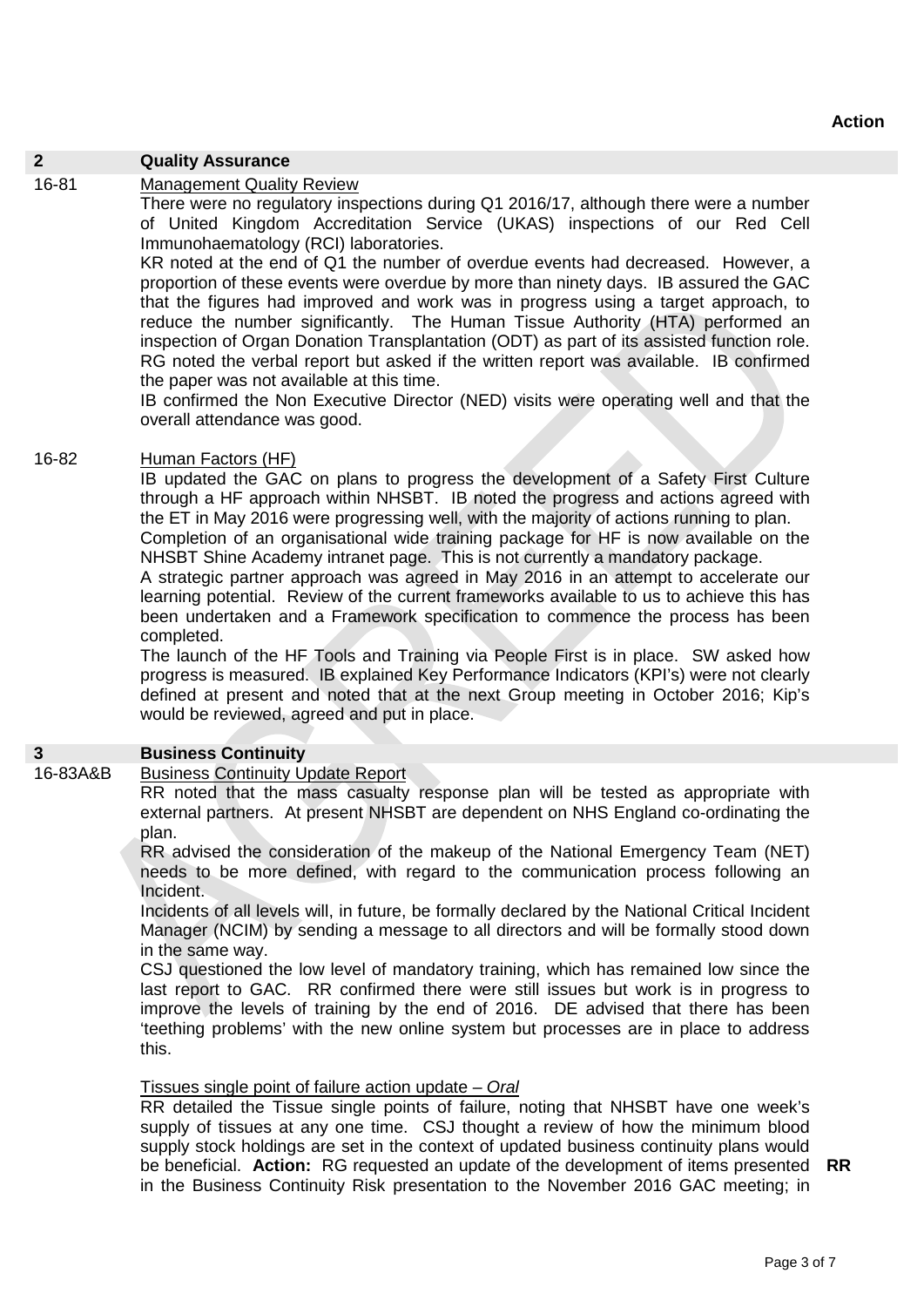**Action**

particular, to revisit the basis for our declared minimum blood stock levels.

# **4 IT Governance (IT)**

16-86

# IT Update - *Verbal*

The systems are stable and functioning well following the data centre move. Performance measures are good, with incidents resolved within SLA increasing to 91%. No Priority 1 incidents were reported in June – August 2016.

The subsequent programme of major changes undertaken by the ICT Directorate planned for 2015-16 are underway, including implementation of new firewalls which are being implemented in September 2016.

Microsoft Windows 10, for desktop, is now being trialled and will require Ministerial approval following recommendation for approval from the Cabinet Office. AP and the GAC discussed Ministerial approval. **Action:** AP to review contractual commitments to proceed based on pending written cabinet approval.

The project to update NHSBT's network and telephony systems is moving slower than anticipated. AP confirmed he was in weekly contact with Vodafone and had escalated concerns about delivery.

#### 16-84A&B Internal Audit (IA) Review – Information Technology (IT) Strategy

Papers 16-84A&B and 16-86 were taken as read.

The overall rating for the report is 'Limited Assurance' - meaning that there are significant weaknesses in the framework of governance, risk management and control such that it could be or could become inadequate and ineffective. AP set out the actions that had been taken in response to the report and CSJ asked AP if he felt the IA expectations had been met in NHSBT's response. AP believed actions had been responded to. The GAC then discussed with Internal Audit (PwC) about their 'Limited Assurance' finding concerning the IT Strategy. The GAC agreed with the ET view not to set up a specific, separate, internal IT strategy governance body. Internal Audit accepted this outcome without objection. GAC noted that Jeremy Monroe (NED) is a member of the Core Systems Modernisation (CSM) project board but accepted that it was hard to place formal reliance on such involvement by a NED. **Post meeting note:** [Increased usage of Internal Audit advice on the IT elements of the Transformation Programme (see below) – within IA's existing annual plan – was reported subsequently to the 29 September Board].

- 16-85 Information Governance (IG) Annual Report Paper noted for information. AP noted that the IG paper had been submitted to the CARE Committee in early September 2016 and will be submitted to the Board in late September 2016. **5 Internal Audit**
- 16-86 Internal Audit Progress Report Discussed in section 4 with Paper 16-84A&B
- 16-87 Review Outstanding and Overdue Internal Audit Actions The ET agreed that the recommended action 'a separate IT Strategy governance body' will not be implemented. The GAC were also content that no further action on this audit point is required. **Closed by the GAC.**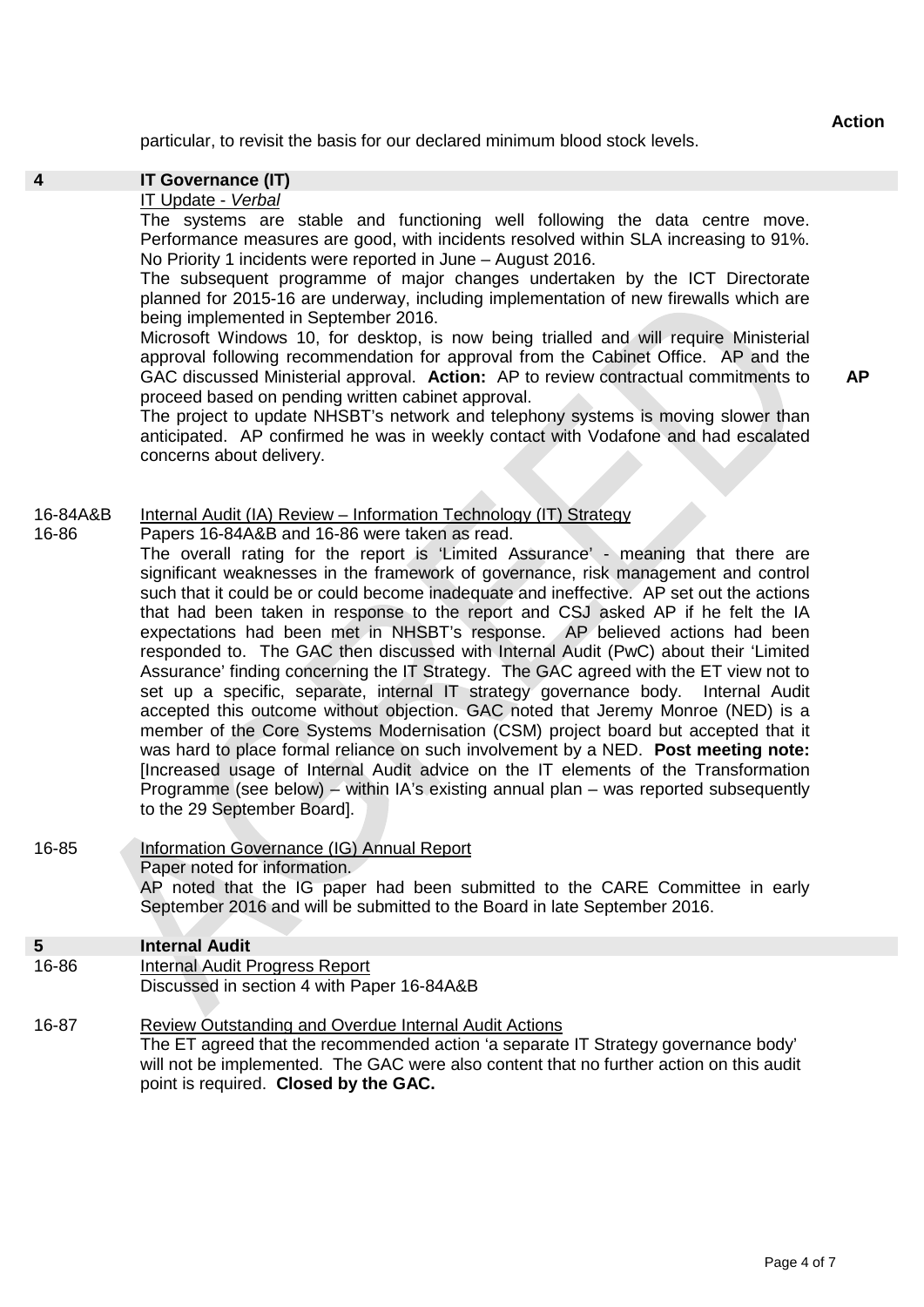| $6\phantom{1}$<br>16-88 | <b>Transformation Programme</b><br><b>Transformation Programme Risk Summary Report</b><br>The paper was prepared following discussion with the Transformation Programme Board<br>(TPB) and the GAC. DD confirmed that the report is sent on a monthly basis to all<br>Board members.                                                                                                                                                                                                                                                                                                                                                                                                                                                                                                                                                                                                  |           |
|-------------------------|---------------------------------------------------------------------------------------------------------------------------------------------------------------------------------------------------------------------------------------------------------------------------------------------------------------------------------------------------------------------------------------------------------------------------------------------------------------------------------------------------------------------------------------------------------------------------------------------------------------------------------------------------------------------------------------------------------------------------------------------------------------------------------------------------------------------------------------------------------------------------------------|-----------|
| 16-89                   | <b>External Support NHSBT Transformation Programme</b><br>The GAC had asked for details regarding "outsourcing" of services by NHSBT.<br>DD advised the GAC that future external resource arrangements have been established<br>to support the transformation programme and that resources and costs are all positioned<br>at the right level. SW noted that it was important that NED's were fully aware of the use,<br>and cost of use, of external consultants during the transformation programme, and were<br>confident that knowledge transfer to NHSBT staff was both integral to the relationships<br>and happening in practise. The paper was very helpful in that regard. The NED's<br>acknowledged the rationale and safeguards in the paper and saw no need to insist on<br>further discussion at the Board meeting but commended the paper for Board members<br>to read. |           |
| $\overline{7}$          | <b>Risk Management Update</b>                                                                                                                                                                                                                                                                                                                                                                                                                                                                                                                                                                                                                                                                                                                                                                                                                                                         |           |
| 16-90                   | <b>Risk Management Update</b><br>The report was submitted to the CARE Committee in early September 2016 to provide<br>and update on progress towards implementing the revised risk management process<br>within NHSBT. All risks have been revised and updated. RG commented that the<br>internal communications plan, which is currently amber on the progress report, needs to<br>be put in place. EP noted that this was in progress.                                                                                                                                                                                                                                                                                                                                                                                                                                              |           |
| 8                       | <b>Integrated Governance</b>                                                                                                                                                                                                                                                                                                                                                                                                                                                                                                                                                                                                                                                                                                                                                                                                                                                          |           |
| 16-91                   | <b>Board Performance Report</b><br>The report was taken as read with no concerns to note. KR noted the Red RAG status<br>with regard to Time to Type Donor after Cardiac Death (DCD). Action: RR to discuss<br>the performance with the Director of Diagnostic and Therapeutic Services for clarification<br>and reasons.                                                                                                                                                                                                                                                                                                                                                                                                                                                                                                                                                             | <b>RR</b> |
| 16-92                   | The report was taken as read with no concerns to note. The Red RAG status was noted<br>with regard to Diagnostic and Therapeutic Services (DTS). An action plan regarding the<br>Red Rag status will be drawn up and delivered to the Director of Diagnostic and<br><b>Therapeutic Services.</b>                                                                                                                                                                                                                                                                                                                                                                                                                                                                                                                                                                                      |           |
| 16-93A, B,<br>C, D      | <b>Governance and Assurance Framework</b><br>A new title has been given to the framework as well as incorporating the Assurance Map<br>into the report. Action: AS to update the GAC workplan to reflect the change of<br>document name and that the document will be reviewed annually.                                                                                                                                                                                                                                                                                                                                                                                                                                                                                                                                                                                              | <b>AS</b> |
|                         | <b>Fraud Annual Report and Workplan</b><br>Mandatory training continues for all staff to raise awareness of fraud and how to prevent<br>it and report it. A new Manager Passport has also been developed which highlights to<br>managers the importance of their approvals, what to check and how not doing this can<br>allow fraud to happen.<br>Red rated standards were discussed. Additional exception reporting for travel and<br>expenses were noted. NHSBT ensures that all new staff are subject to the appropriate<br>level of pre-employment checks, as recommended by NHS Employers.                                                                                                                                                                                                                                                                                       |           |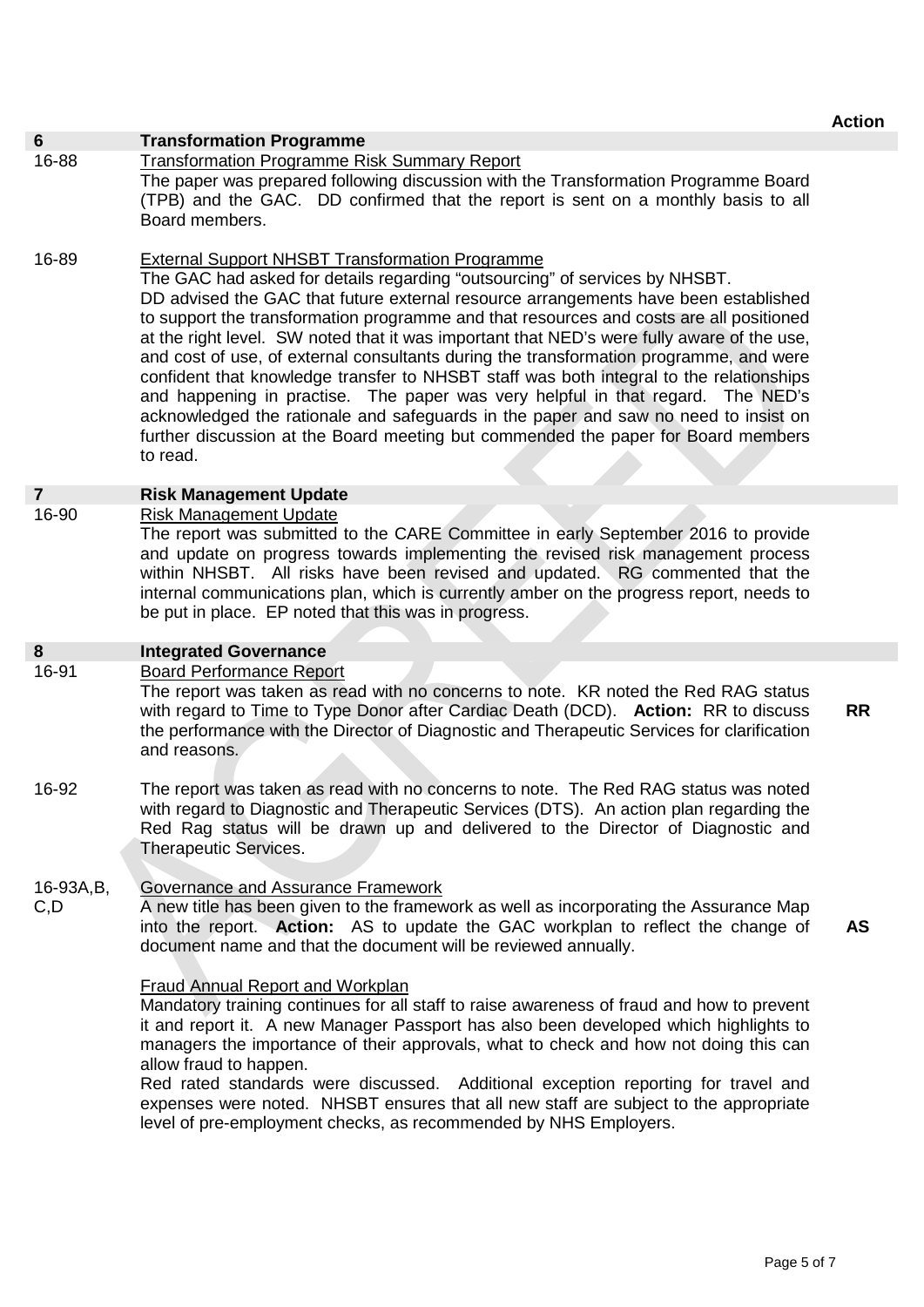# **9 External Audit**

### External Audit Progress Report - *Oral*

A meeting will be scheduled following the handover from Deloittes to Mazars before the next scheduled GAC meeting in November 2016. Meetings with External Audit to be arranged prior to 2017 arranged GAC meetings.

# **10 Committee Business**

16-94 GAC Terms of Reference (ToR)

The GAC updated its ToR and discussed the attendance of GAC meetings by appropriate Internal and External Audit representatives. The wording of the ToR will be amended to reflect IB as a regular attendee. **Action:** Attendees to send comments to **ALL** update ToR to EP/ AS.

At least once a year the Committee should meet privately with the External and Internal Auditors without any Executive Directors present. The GAC to discuss this additional meeting at the September 2016 post GAC review meeting.

# **11 Chair's Action (for discussion only as required)**

GAC Terms of Reference Review There were no Chair's action to report.

## **12 Papers for information**

16-68 16-69 Losses and Special Payments **Waivers** 

## **13 Any Other Business**

No further business to report.

# **14 Review the effectiveness of the meeting**

The 'new' Board room at the West End Donor Centre (WEDC) will be used for GAC meetings. All of the 2017 dates are booked to take place at the WEDC, with the exception of the March 2017 meeting.

## **Dates of Meetings in 2016**